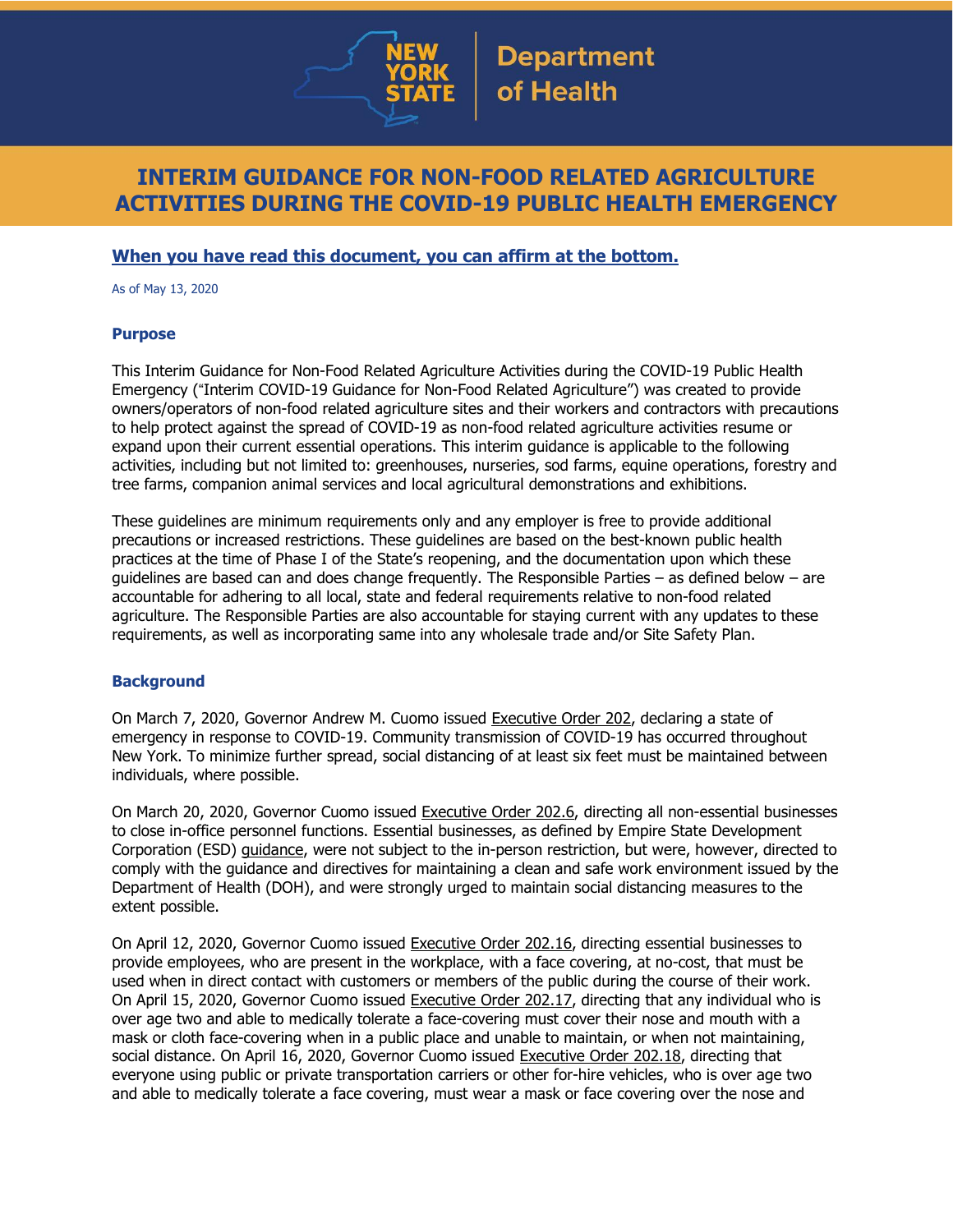mouth during any such trip. It also directed any operators or drivers of public or private transport to wear a face covering or mask which covers the nose and mouth while there are any passengers in such a vehicle.

On April 26, 2020, Governor Cuomo [announced](https://www.governor.ny.gov/news/amid-ongoing-covid-19-pandemic-governor-cuomo-outlines-phased-plan-re-open-new-york-starting) a phased approach to reopen industries and businesses in New York in phases based upon a data-driven, regional analysis. On May 4, 2020, the Governor [provided](https://www.governor.ny.gov/news/amid-ongoing-covid-19-pandemic-governor-cuomo-outlines-additional-guidelines-when-regions-can) that the regional analysis would consider several public health factors, including new COVID-19 infections, as well as health care system, diagnostic testing, and contact tracing capacity. On May 11, 2020, Governor Cuomo [announced](https://www.governor.ny.gov/news/amid-ongoing-covid-19-pandemic-governor-cuomo-announces-three-regions-new-york-state-ready) that the first phase of reopening would begin on May 15, 2020 in several regions of New York, based upon available regional metrics and indicators.

In addition to the following standards, both essential and non-essential businesses must continue to comply with the guidance and directives for maintaining clean and safe work environments issued by DOH.

Please note that where guidance in this document differs from other guidance documents issued by New York State, the more recent guidance shall apply.

#### **Standards for Responsible Non-Food Related Agriculture in New York State**

No non-food related agriculture activity can occur without meeting the following minimum State standards, as well as applicable federal requirements, including but not limited to such minimum standards of the Americans with Disabilities Act (ADA), Centers for Disease Control and Prevention (CDC), Environmental Protection Agency (EPA), and United States Department of Labor's Occupational Safety and Health Administration (OSHA).

The State standards contained within this quidance apply to all non-food related agriculture activities  $$ both essential and non-essential – in operation during the COVID-19 public health emergency until rescinded or amended by the State. The property owner of the non-food related agriculture business, or another party as may be designated by the property owner (in either case, "the Responsible Parties"), shall be responsible for meeting these standards.

The following guidance is organized around three distinct categories: people, places, and processes.

# **I. PEOPLE**

#### **A. Physical Distancing**

- Responsible Parties must ensure that for any work occurring indoors, capacity is limited to 50% of maximum occupancy for a particular area as set by the certificate of occupancy, excluding supervisors; provided, however, that if a facility requires more employees to safely operate core functions (e.g. equipment repair shops, storage and feed areas), Responsible Parties must use additional mitigation strategies; and
- Responsible Parties must ensure that a distance of at least six feet is maintained among workers at all times, unless safety of the core activity requires a shorter distance (e.g. jointly stacking overweight items, signature of invoicing). Any time employees must come within six feet of another person, acceptable face coverings must be worn. Employees must be prepared to don a face covering if another person unexpectedly comes within six feet.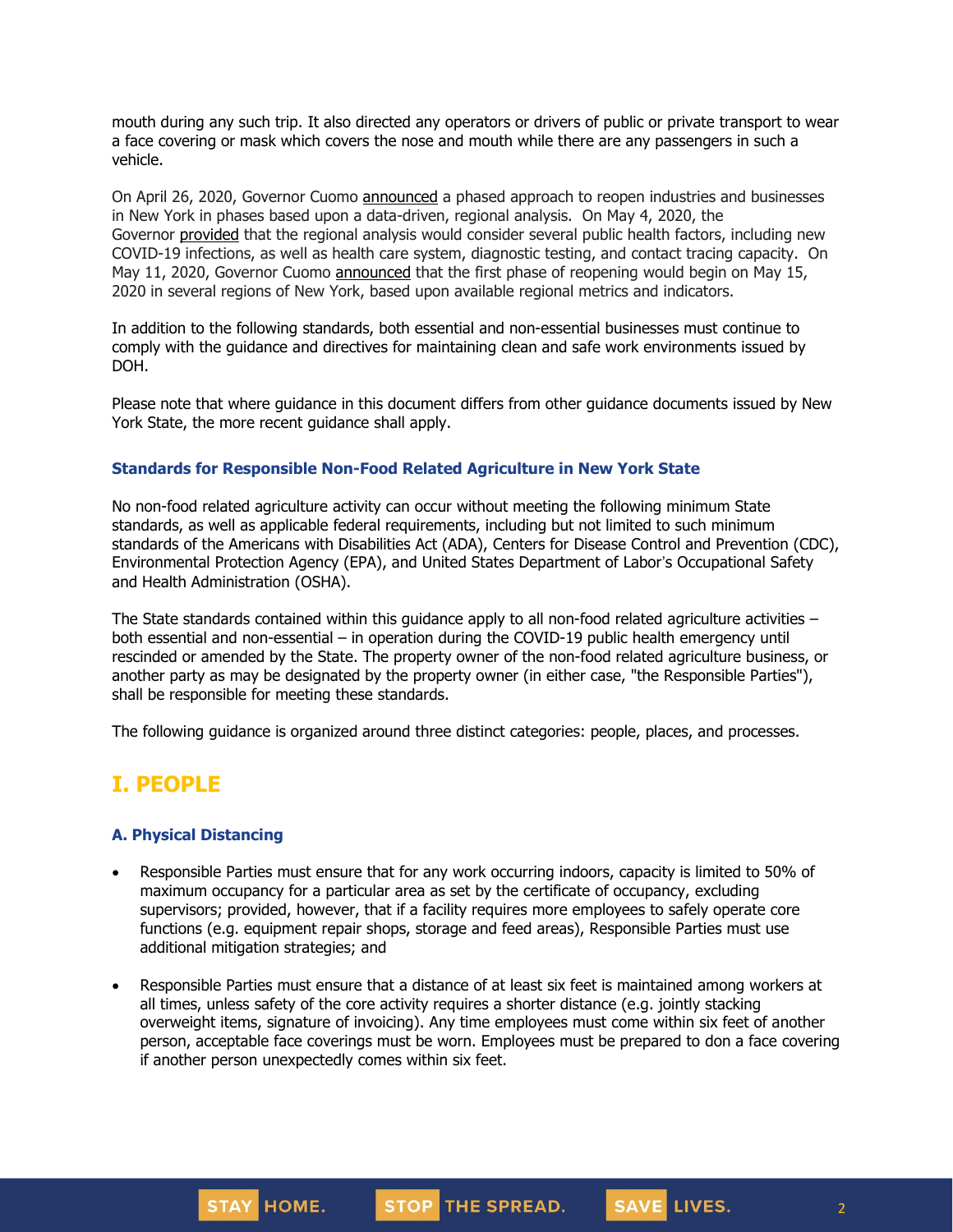- $\circ$  Acceptable face coverings for COVID-19 include but are not limited to cloth-based face coverings and disposable masks that cover both the mouth and nose.
- $\circ$  However, cloth, disposable, or other homemade face coverings are not acceptable face coverings for workplace activities that typically require a higher degree of protection for personal protective equipment due to the nature of the work. For those activities, N95 respirators or other personal protective equipment (PPE) used under existing industry standards should continue to be used, as is defined in accordance with OSHA [guidelines.](https://www.osha.gov/SLTC/personalprotectiveequipment/)
- Responsible Parties may modify the use and/or restrict the number of work spaces and employee seating areas, so that workers are at least six feet apart in all directions (e.g. side-to-side and when facing one another) and are not sharing work stations or spaces without cleaning and disinfection between use. When distancing is not feasible between work stations or spaces, Responsible Parties must provide and require the use of face coverings or enact physical barriers, such as plastic shielding walls, in lieu of face coverings in areas where they would not affect air flow, heating, cooling, or ventilation.
	- $\circ$  Physical barriers should be put in place in accordance with OSHA [guidelines.](https://www.osha.gov/Publications/OSHA3990.pdf)
	- $\circ$  Physical barrier options (e.g. between workstations in offices or throughout the warehouse) may include: strip curtains, plexiglass or similar materials, or other impermeable dividers or partitions.
- Responsible Parties should prohibit the use of tightly confined spaces (e.g. supply, equipment and tack storage areas, equipment repair shops, animal care/feed areas, vehicles) by more than one individual at a time, unless all employees in such space at the same time are wearing acceptable face coverings. However, even with face coverings in use, occupancy must never exceed 50% of the maximum capacity of the space or vehicle, unless it is designed for use by a single occupant. Responsible Parties should increase ventilation with outdoor air to the greatest extent possible (e.g. leave truck and staff entrances as well as any available windows open as frequently as possible), while maintaining safety protocols. Responsible Parties should take additional measures to prevent congregation in elevator waiting areas and limit density in elevators, such as enabling the use of stairs.
- Responsible Parties should put in place measures to reduce bi-directional foot traffic using tape or signs with arrows in narrow aisles, hallways, or spaces, and post signage and distance markers denoting spaces of six feet in all commonly used areas and any areas in which lines are commonly formed or people may congregate (e.g. stables, health screening stations).
- Responsible parties should ensure that sales are conducted outdoors, adhering to strict social distancing of six feet between customers and employees. Customers are not permitted to spend an excessive amount of time near tables or plant displays.
	- o Consider other approaches to facilitate the direct sale of non-food related agricultural products. Alternative options may include online ordering, or other creative purchasing solutions, with pick up at the greenhouse/nursery parking area.
- Responsible parties should ensure that any services requiring installations, tagging, surveying, and harvesting are made by appointment only and with minimal customer interaction.
- Responsible Parties must post signs throughout the site, consistent with DOH COVID-19 signage. Responsible Parties can develop their own customized signage specific to their workplace or setting, provided that such signage is consistent with the Department's signage. Signage should be used to remind employees to:

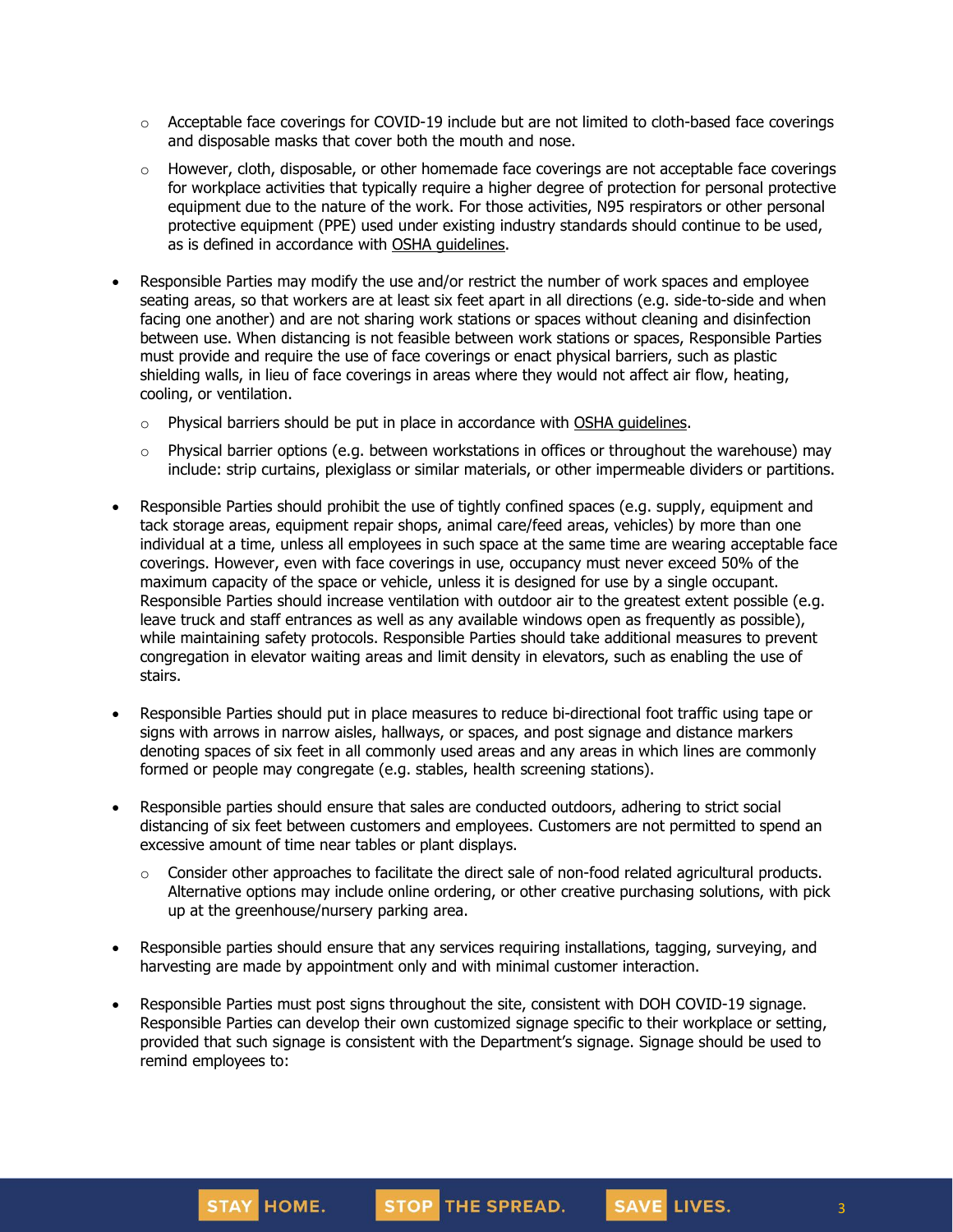- $\circ$  Cover their nose and mouth with a mask or cloth face-covering when six feet of social distance cannot be maintained.
- $\circ$  Properly store and, when necessary, discard personal protective equipment.
- o Adhere to physical distancing instructions.
- $\circ$  Report symptoms of or exposure to COVID-19, and how they should do so.
- o Follow hand hygiene and cleaning guidelines.

## **B. Gatherings in Enclosed Spaces**

- Responsible Parties must limit in-person gatherings (e.g. breaks, safety meetings) to the greatest extent possible and use other methods such as video or teleconferencing whenever possible, per CDC guidance "Interim Guidance for Businesses and Employers to Plan and Respond to [Coronavirus](https://www.cdc.gov/coronavirus/2019-ncov/community/guidance-business-response.html) Disease 2019 [\(COVID-19\)](https://www.cdc.gov/coronavirus/2019-ncov/community/guidance-business-response.html)". When videoconferencing or teleconferencing is not possible, Responsible Parties should hold meetings in open, well-ventilated spaces and ensure that individuals maintain six feet of social distance between one another (e.g. if there are chairs, leave space between chairs, have employees sit in alternating chairs).
- Responsible Parties must put in place practices for adequate social distancing in confined areas, such as restrooms and breakrooms, and should develop signage and systems (e.g. flagging when occupied) to restrict occupancy when social distancing cannot be maintained in such areas; and
- Responsible Parties should stagger schedules for employees to observe social distancing (i.e., six feet of space) for any gathering (e.g. coffee breaks, meals, and shift starts/stops).

## **C. Workplace Activity**

- Responsible Parties must take measures to reduce interpersonal contact and congregation, through methods such as:
	- $\circ$  limiting in-person presence to only those staff who are necessary to be on site;
	- o adjusting workplace hours;
	- o reducing on-site workforce to accommodate social distancing guidelines;
	- $\circ$  shifting design (e.g. A/B teams, staggered arrival/departure times);
	- $\circ$  prioritizing tasks that allow for social distancing (e.g. animal feeding), over those that do not (e.g. riding lessons with novice riders); and/or
	- o avoiding multiple crews and/or teams working in one area by staggering scheduled tasks and using signs to indicate occupied areas.
- Viewing of horses and other animals for sale/breeding, lessons and riding horses for hire must be done in an outdoor arena or area, and by appointment only. All interactions must be conducted outdoors and must adhere to strict social distancing of six feet between customers and employees.

## **D. Movement and Commerce**

• Responsible Parties should prohibit non-essential visitors on site.

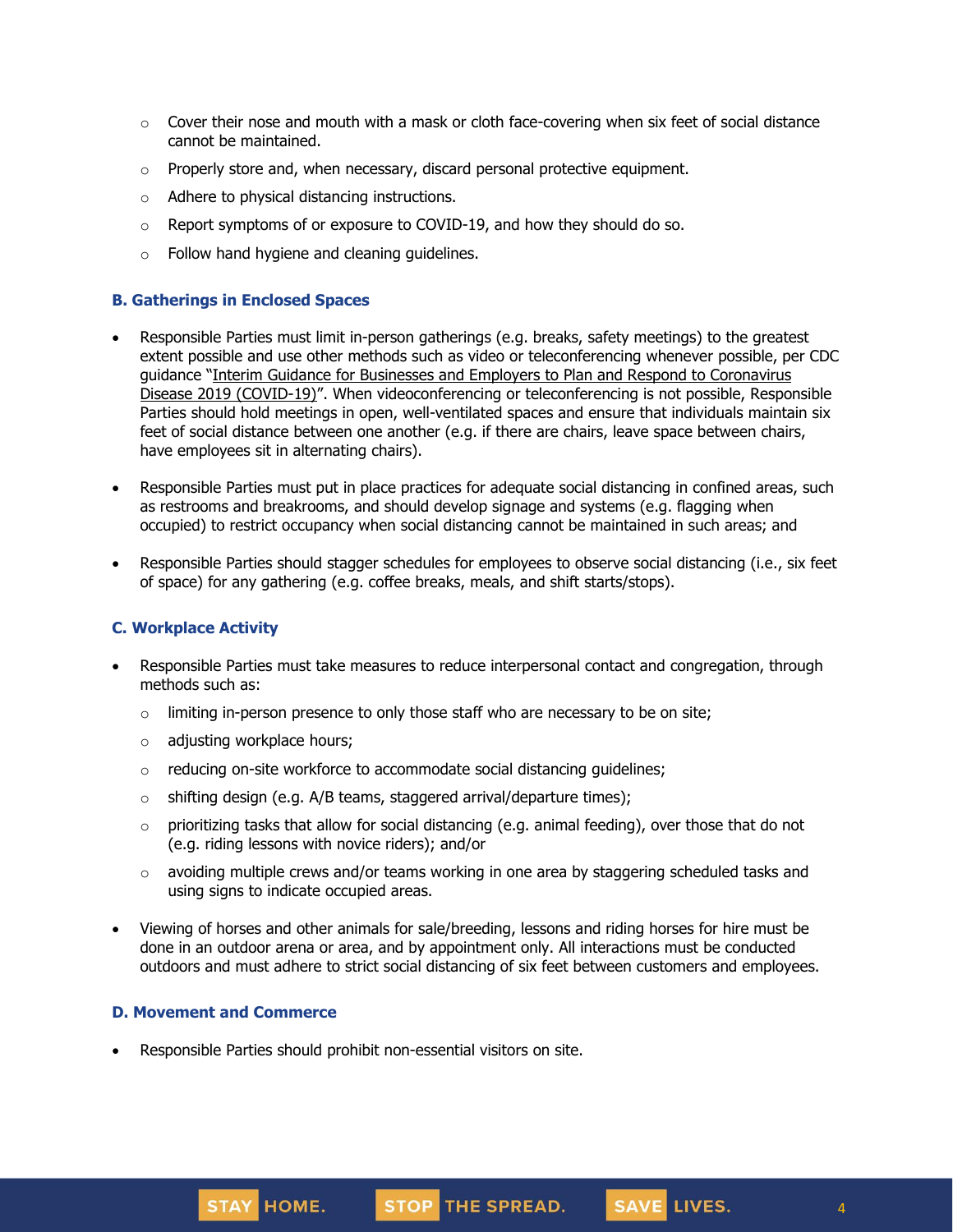- Responsible Parties must establish designated areas for pickups and deliveries, limiting contact to the extent possible.
- Responsible Parties must implement a touchless delivery system whereby drivers stay in the cab of the vehicle while delivery takes place or, where not practicable, Responsible Parties should provide acceptable personal protective equipment appropriate to the anticipated activities that includes, at a minimum, a cloth face covering to delivery workers.
	- $\circ$  Responsible Parties must sanitize hands before and after transferring a load (e.g. truckload) of merchandise (e.g. sanitize hands before starting to load items; and once all items have been loaded, finish by sanitizing their hands again).
- Responsible Parties should limit on-site interactions (e.g. designate an egress for workers leaving their shifts and a separate ingress for workers starting their shifts) and movements (e.g. employees should remain near their work spaces as often as possible).

# **II. PLACES**

## **A. Protective Equipment**

- In addition to the necessary personal protective equipment (PPE) as required for certain workplace activities, Responsible Parties must procure, fashion, or otherwise obtain acceptable face coverings and provide such coverings to their employees while at work at no cost to the employee. Responsible Parties should have an adequate supply of face coverings, masks and other required PPE on hand should an employee need a replacement or should a visitor be in need. Acceptable face coverings include, but are not limited to, cloth (e.g. homemade sewn, quick cut, bandana), surgical masks, N95 respirators, and face shields.
- Face coverings must be cleaned or replaced after use and may not be shared. Please consult CDC [guidance](https://www.cdc.gov/coronavirus/2019-ncov/community/guidance-business-response.html) for additional information on cloth face coverings and other types of personal protective equipment (PPE), as well as instructions on use and cleaning.
	- $\circ$  Note that cloth face coverings or disposable masks shall not be considered acceptable face coverings for workplace activities that impose a higher degree of protection for face covering requirements. For example, if N95 respirators are traditionally required for specific wholesale trade activities, a cloth or homemade mask would not suffice. Responsible Parties must adhere to OSHA standards for such safety equipment.
- Responsible Parties must allow employees to use their own acceptable face coverings but cannot require employees to supply their own face coverings. Further, this guidance shall not prevent employees from wearing their personally owned additional protective coverings (e.g. surgical masks, N95 respirators, or face shields), or if the Responsible Parties otherwise requires employees to wear more protective PPE due to the nature of their work. Employers should comply with all applicable OSHA standards.
- Responsible Parties must put in place measures to limit the sharing of objects, such as tools, machinery, materials, and vehicles, as well as the touching of shared surfaces, such as tables, railings, and fences; or, require workers to wear gloves (trade-appropriate or medical) when in contact with shared objects or frequently touched surfaces; or, require workers to sanitize or wash their hands before and after contact.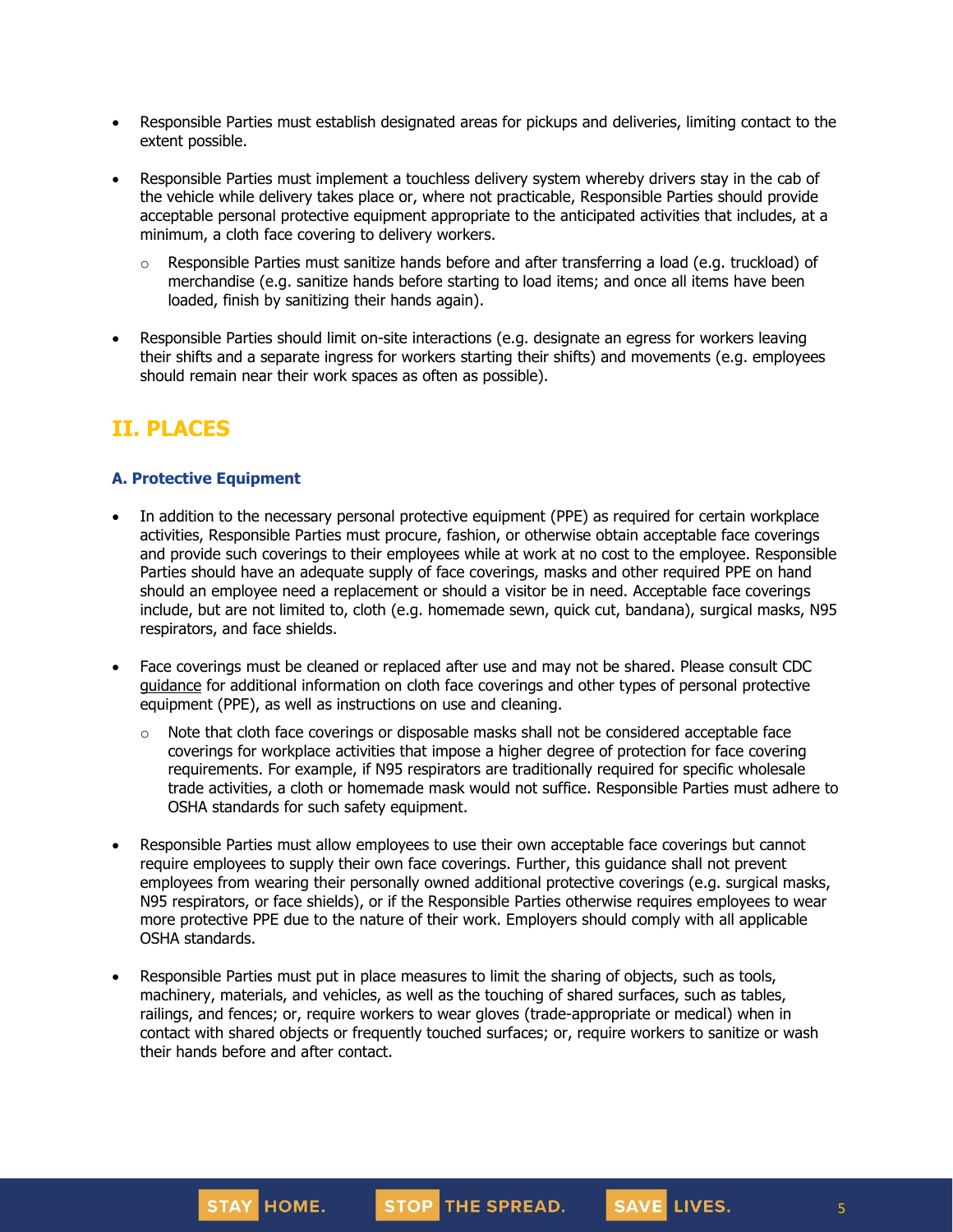• Responsible Parties must train workers on how to adequately put on, take off, clean (as applicable), and discard PPE, including but not limited to, appropriate face coverings.

## **B. Hygiene and Cleaning**

- Responsible Parties must ensure adherence to hygiene and sanitation requirements as advised by the CDC and DOH, including "Guidance for Cleaning and [Disinfection](https://coronavirus.health.ny.gov/system/files/documents/2020/03/cleaning_guidance_general_building.pdf) of Public and Private Facilities for [COVID-19](https://coronavirus.health.ny.gov/system/files/documents/2020/03/cleaning_guidance_general_building.pdf)," and the "STOP THE [SPREAD](https://coronavirus.health.ny.gov/system/files/documents/2020/04/13067_coronavirus_protectyourself_poster_042020.pdf)" poster, as applicable. Responsible parties must maintain cleaning logs that include the date, time, and scope of cleaning. Responsible Parties must provide and maintain hand hygiene stations on site, as follows:
	- $\circ$  For handwashing: soap, running warm water, and disposable paper towels.
	- $\circ$  For sanitizer: an alcohol-based hand sanitizer containing at least 60% alcohol for areas where handwashing facilities may not be available or practical.
- Responsible Parties must provide appropriate cleaning / disinfection supplies for shared and frequently touched surfaces and encourage employees to use these supplies before and after use of these surfaces, followed by hand hygiene.
- Responsible Parties must conduct regular cleaning and disinfection of the facility and more frequent cleaning and disinfection for high risk areas used by many individuals and for frequently touched surfaces. Cleaning and disinfecting must be rigorous and ongoing and should occur at least after each shift, daily, or more frequently as needed. Please refer to DOH's "Interim [Guidance](https://coronavirus.health.ny.gov/system/files/documents/2020/03/cleaning_guidance_general_building.pdf) for Cleaning and [Disinfection](https://coronavirus.health.ny.gov/system/files/documents/2020/03/cleaning_guidance_general_building.pdf) of Public and Private Facilities for COVID-19" for detailed instructions on how to clean facilities.
	- $\circ$  Responsible Parties must ensure regular cleaning and disinfecting of restrooms. Restrooms should be cleaned more often depending on frequency of use.
		- **Responsible Parties must ensure distancing rules are adhered to by reducing restroom** capacity where feasible.
	- $\circ$  Responsible Parties must ensure that equipment and tools are regularly disinfected using registered disinfectants, including at least as often as workers change work spaces or a different worker is using such equipment. Refer to the Department of Environmental Conservation (DEC) list of [products](http://www.dec.ny.gov/docs/materials_minerals_pdf/covid19.pdf) registered in New York State identified by the EPA as effective against COVID-19.
	- $\circ$  If cleaning or disinfection products or the act of cleaning and disinfecting causes safety hazards or degrades the material or machinery, Responsible Parties must put in place hand hygiene stations between use and/or supply disposable gloves and/or limitations on the number of employees using such machinery.
- Responsible Parties must provide for the cleaning and disinfection of exposed areas in the event of a positive case of COVID-19 of a worker, with such cleaning to include, at a minimum, all heavy transit areas and high-touch surfaces (e.g. shared tools, machines, work stations, control panels, and keypads, telephones).
- CDC guidelines on "Cleaning and [Disinfecting](https://www.cdc.gov/coronavirus/2019-ncov/community/disinfecting-building-facility.html) Your Facility" if someone is suspected or confirmed to have COVID-19 infection are as follows:
	- $\circ$  Close off areas used by the person who is sick.
		- **•** Responsible Parties do not necessarily need to close operations, if they can close off the affected areas.
	- $\circ$  Open outside doors and windows to increase air circulation in the area.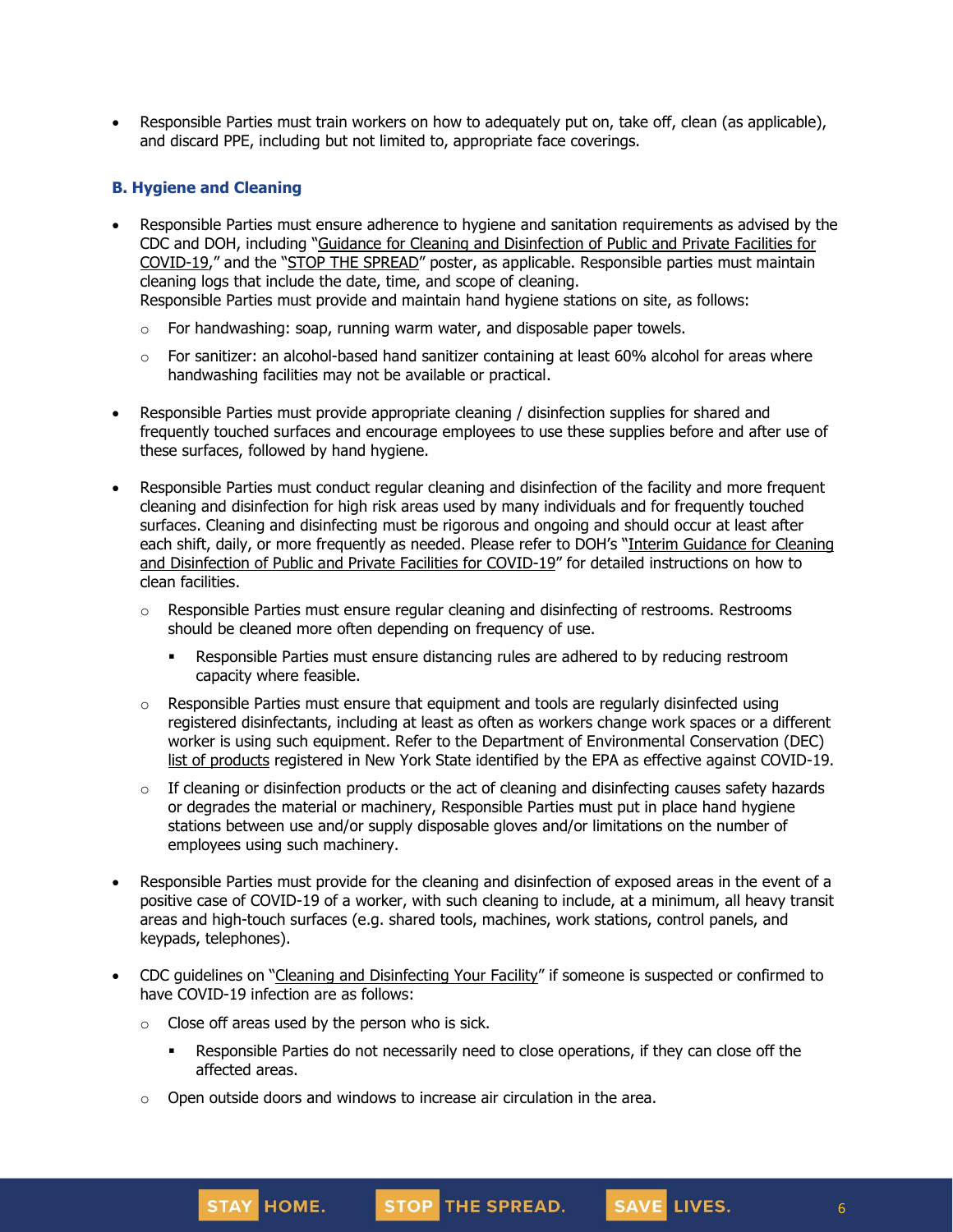- $\circ$  Wait 24 hours before you clean or disinfect. If 24 hours is not feasible, wait as long as possible.
- $\circ$  Clean and disinfect all areas used by the person who is sick, such as offices, bathrooms, common areas, and shared equipment.
- $\circ$  Once the area has been appropriately disinfected, it can be opened for use.
	- **■** Workers without close contact with the person who is sick can return to the work area immediately after disinfection.
		- Per CDC's "Evaluating and Testing Persons for [Coronavirus](https://www.cdc.gov/coronavirus/2019-ncov/hcp/clinical-criteria.html) Disease 2019 (COVID-19)," considerations when assessing close contact include the duration of exposure (e.g. longer exposure time likely increases exposure risk) and the clinical symptoms of the person with COVID-19 (e.g. coughing likely increases exposure risk as does exposure to a severely ill patient).
- $\circ$  If more than seven days have passed since the person who is sick visited or used the facility, additional cleaning and disinfection is not necessary, but routine cleaning and disinfection should continue.
- Responsible Parties must prohibit shared food and beverages (e.g. buffet style meals), encourage bringing lunch from home, and reserve adequate space for employees to observe social distancing while eating meals.

#### **C. Phased Reopening**

• Responsible Parties are encouraged to phase-in reopening activities so as to allow for operational issues to be resolved before production or work activities return to normal levels. Responsible Parties should consider limiting the number of employees, hours, and number of customers available to be served when first reopening so as to provide operations with the ability to adjust to the changes.

#### **D. Communications Plan**

- Responsible Parties must affirm that they have reviewed and understand the state-issued industry guidelines, and that they will implement them.
- Responsible Parties should develop a communications plan for employees, visitors, and customers that includes applicable instructions, training, signage, and a consistent means to provide employees with information. Responsible Parties may consider developing webpages, text and email groups, and social media.

## **III. PROCESSES**

## **A. Screening and Testing**

STAY HOME.

- Responsible Parties must implement mandatory daily health screening practices.
	- $\circ$  Screening practices may be performed remotely (e.g. by telephone or electronic survey), before the employee reports to the facility, to the extent possible; or may be performed on site.

STOP THE SPREAD.

SAVE LIVES.

 $\circ$  Screening should be coordinated to prevent workers from intermingling in close contact with each other prior to completion of the screening.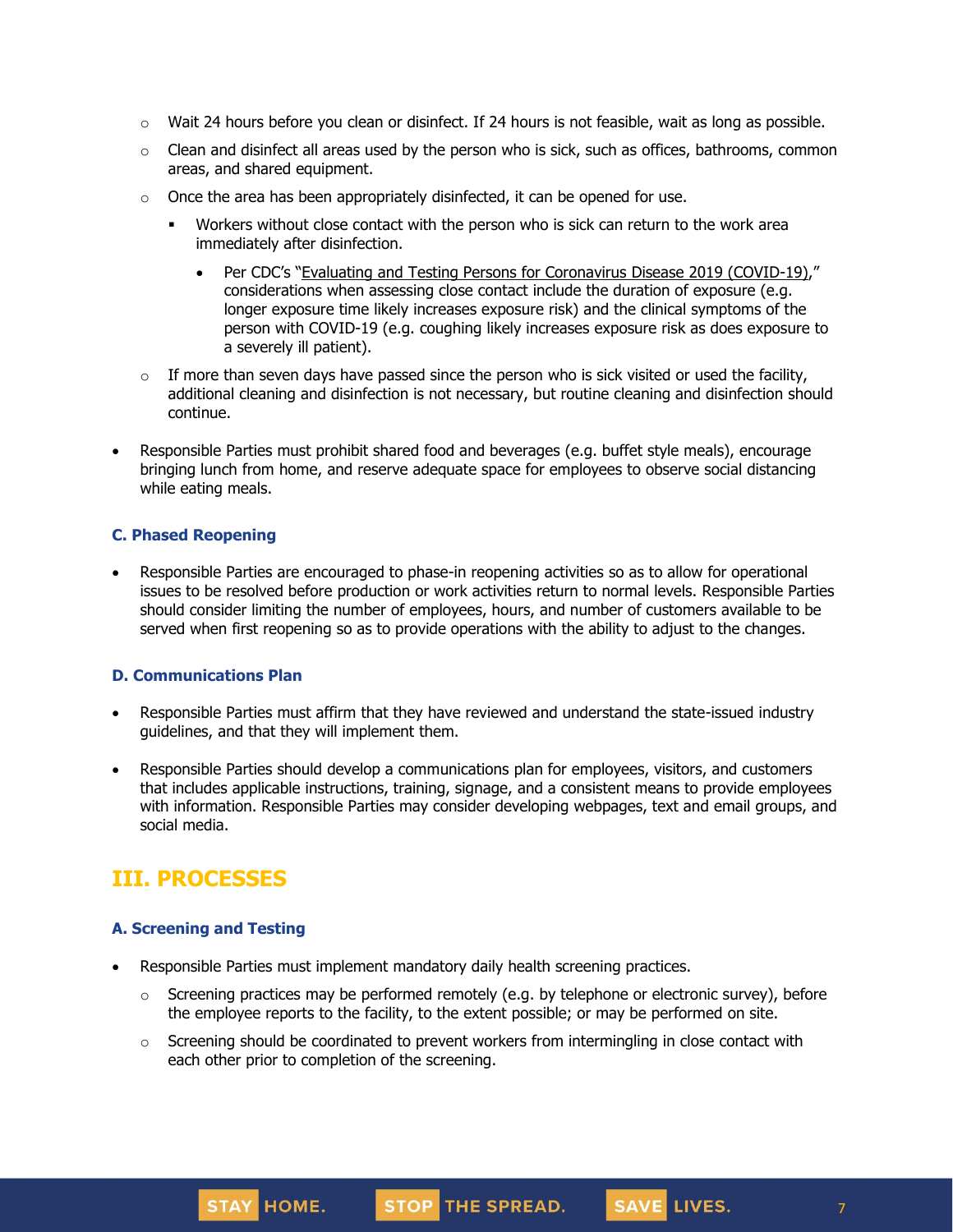- $\circ$  At a minimum, screening should be required of all workers and visitors and completed using a questionnaire that determines whether the worker or visitor has:
	- (a) knowingly been in close or proximate contact in the past 14 days with anyone who has tested positive for COVID-19 or who has or had symptoms of COVID-19,
	- (b) tested positive for COVID-19 in the past 14 days, or
	- (c) has experienced any symptoms of COVID-19 in the past 14 days.
- According to CDC guidance on "Symptoms of [Coronavirus](https://www.cdc.gov/coronavirus/2019-ncov/symptoms-testing/symptoms.html)," the term "symptomatic" includes employees who have the following symptoms or combinations of symptoms: fever, cough, shortness of breath, or at least two of the following symptoms: fever, chills, repeated shaking with chills, muscle pain, headache, sore throat, or new loss of taste or smell.
- Responsible Parties should require employees to immediately disclose if and when their responses to any of the aforementioned questions changes, such as if they begin to experience symptoms, including during or outside of work hours.
- Daily temperature checks may also be conducted per Equal Employment Opportunity Commission or DOH guidelines. Responsible Parties are prohibited from keeping records of employee health data (e.g. temperature data).
- Responsible Parties must ensure that any personnel performing screening activities, including temperature checks, are appropriately protected from exposure to potentially infectious workers or visitors entering the facility. Personnel performing screening activities should be trained by employeridentified individuals who are familiar with CDC, DOH, and OSHA protocols.
- Screeners should be provided and use PPE, including at a minimum, a face mask, and may include gloves, a gown, and/or a face shield.
- An employee who screens positive for COVID-19 symptoms should not be allowed to enter the site and should be sent home with instructions to contact their healthcare provider for assessment and testing. Responsible parties must immediately notify the local health department and DOH about the suspected case. Responsible parties should provide the employee with information on healthcare and testing resources.
- An employee who has responded that they have had close contact with a person who is confirmed or suspected for COVID-19 may not be allowed to enter the facility without abiding by the precautions outlined below and the Responsible Parties has documented the employee's adherence to those precautions.
- Responsible Parties must review all employee and visitor responses collected by the screening process on a daily basis and maintain a record of such review. Responsible Parties must also identify a contact as the party for workers to inform if they later are experiencing COVID-19-related symptoms, as noted in the questionnaire.
- Responsible parties must designate a site safety monitor whose responsibilities include continuous compliance with all aspects of the site safety plan.
- To the extent possible, Responsible Parties should maintain a log of every person, including workers and visitors, who may have close contact with other individuals at the work site or area; excluding deliveries that are performed with appropriate PPE or through contactless means. Log should contain contact information, such that all contacts may be identified, traced and notified in the event an

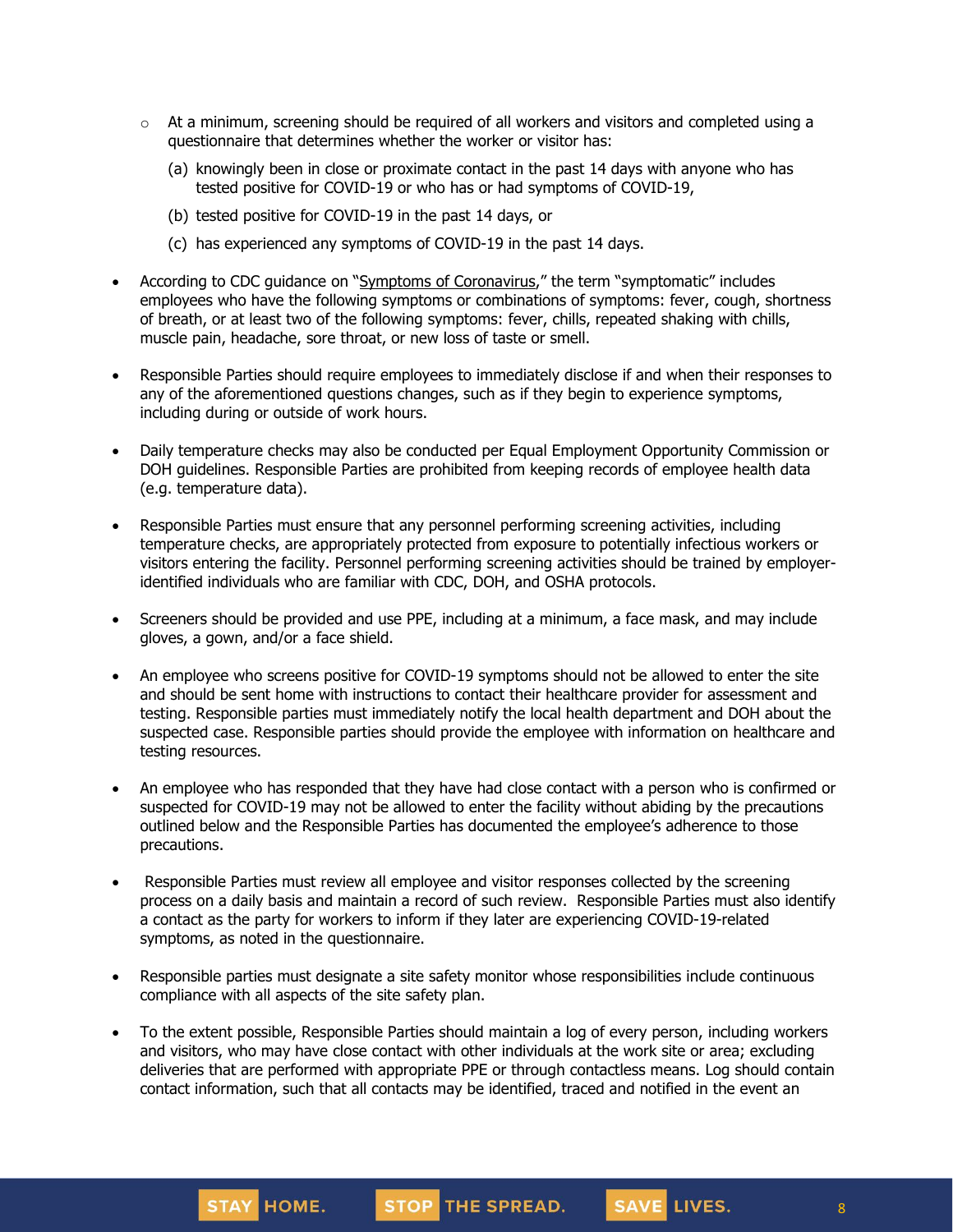employee is diagnosed with COVID-19. Responsible Parties must cooperate with local health department contact tracing efforts.

- Employers and employees should take the following actions related to COVID-19 symptoms and contact:
	- $\circ$  If an employee has COVID-19 symptoms AND EITHER tests positive for COVID-19 OR did not receive a test, the employee may only [return](https://www.cdc.gov/coronavirus/2019-ncov/hcp/return-to-work.html) to work after completing a 14-day self-quarantine. If an employee is critical to the operation or safety of a facility, the Responsible Parties may consult their local health department and the most up-to-date CDC and DOH standards on the minimum number of days to quarantine before an employee is safely able to return to work with additional precautions to mitigate the risk of COVID-19 transmission.
	- $\circ$  If an employee does NOT have COVID-19 symptoms BUT tests positive for COVID-19, the employee may only return to work after completing a 14-day self-quarantine. If an employee is critical to the operation or safety of a facility, the Responsible Parties may consult their local health department and the most up-to-date CDC and DOH standards on the minimum number of days to quarantine before an employee is safely able to return to work with additional precautions to mitigate the risk of COVID-19 transmission.
	- $\circ$  If an employee has had close contact with a person with COVID-19 for a prolonged period of time AND is symptomatic, the employee should notify the Responsible Parties and follow the above protocol for a positive case.
	- $\circ$  If an employee has had close contact with a person with COVID-19 for a prolonged period of time AND is NOT symptomatic, the employee should notify the Responsible Parties and [adhere](https://www.cdc.gov/coronavirus/2019-ncov/community/critical-workers/implementing-safety-practices.html) to the [following](https://www.cdc.gov/coronavirus/2019-ncov/community/critical-workers/implementing-safety-practices.html) practices prior to and during their work shift, which should be documented by the Responsible Parties:
		- 1) Regular monitoring: As long as the employee does not have a temperature or symptoms, they should self-monitor under the supervision of their employer's occupational health program.
		- 2) Wear a mask: The employee should wear a face mask at all times while in the workplace for 14 days after last exposure.
		- 3) Social distance: Employee should continue social distancing practices, including maintaining, at least, six feet distance from others.
		- 4) Disinfect and clean work spaces: Continue to clean and disinfect all areas such as offices, bathrooms, common areas, and shared electronic equipment routinely.
	- $\circ$  If an employee is symptomatic upon arrival at work or becomes sick during the day, the employee must be separated and sent home immediately, following the above protocol for a positive case.